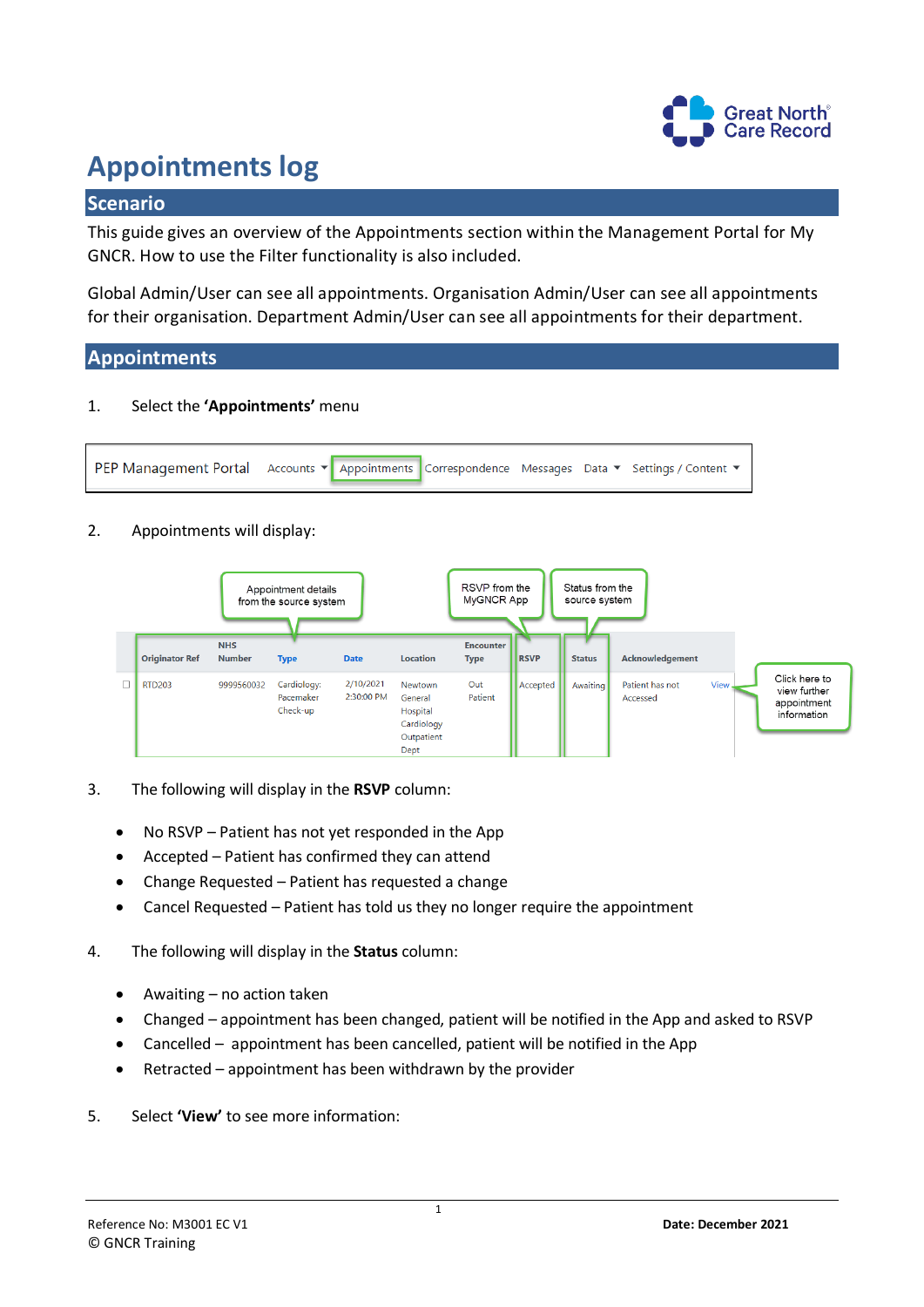#### **Originator Ref**

| $\sim$ ngmaton non                                                    |                             |                                                                              |
|-----------------------------------------------------------------------|-----------------------------|------------------------------------------------------------------------------|
| <b>ENIGMATEST69</b>                                                   |                             |                                                                              |
| Date                                                                  |                             |                                                                              |
| 23/10/2021 14:17:38                                                   |                             |                                                                              |
| Duration                                                              |                             |                                                                              |
| 5                                                                     |                             | Appointment                                                                  |
| Patient                                                               |                             | duration                                                                     |
| NhsNumber                                                             |                             |                                                                              |
| 9999560032                                                            |                             |                                                                              |
| <b>DateOfBirth</b>                                                    |                             |                                                                              |
| 15/02/1964 00:00                                                      |                             | Patient DOB                                                                  |
| <b>Encounter Type</b>                                                 |                             |                                                                              |
| In Patient                                                            |                             |                                                                              |
| Acknowledgement Status                                                |                             |                                                                              |
| Patient has not Accessed                                              |                             |                                                                              |
| <b>RSVP Status</b>                                                    |                             |                                                                              |
| Accepted                                                              |                             |                                                                              |
| <b>Status</b>                                                         |                             |                                                                              |
| Awaiting                                                              |                             |                                                                              |
| <b>Reason For Cancel</b>                                              |                             |                                                                              |
|                                                                       |                             | Cancel or change                                                             |
| Reason For Change                                                     |                             | reason from the source<br>system                                             |
|                                                                       |                             |                                                                              |
| <b>Appointment Type</b><br>Clinical Haematology: Haematology Check-up |                             |                                                                              |
|                                                                       |                             |                                                                              |
| Location                                                              |                             |                                                                              |
| <b>RVI Emergency Department</b>                                       |                             |                                                                              |
| <b>Associated Documents</b>                                           |                             | Assets associated to                                                         |
| Label                                                                 | Filename                    | this site, location,<br>department or                                        |
| NuTH Car Parking for Patients and Visitors                            | CarParkingForPatientsAndVis | appointment type                                                             |
| Associated Correspondence                                             |                             |                                                                              |
| Title                                                                 |                             | Associated<br>correspondence, e.g.<br>letters related to this<br>appointment |
|                                                                       |                             |                                                                              |